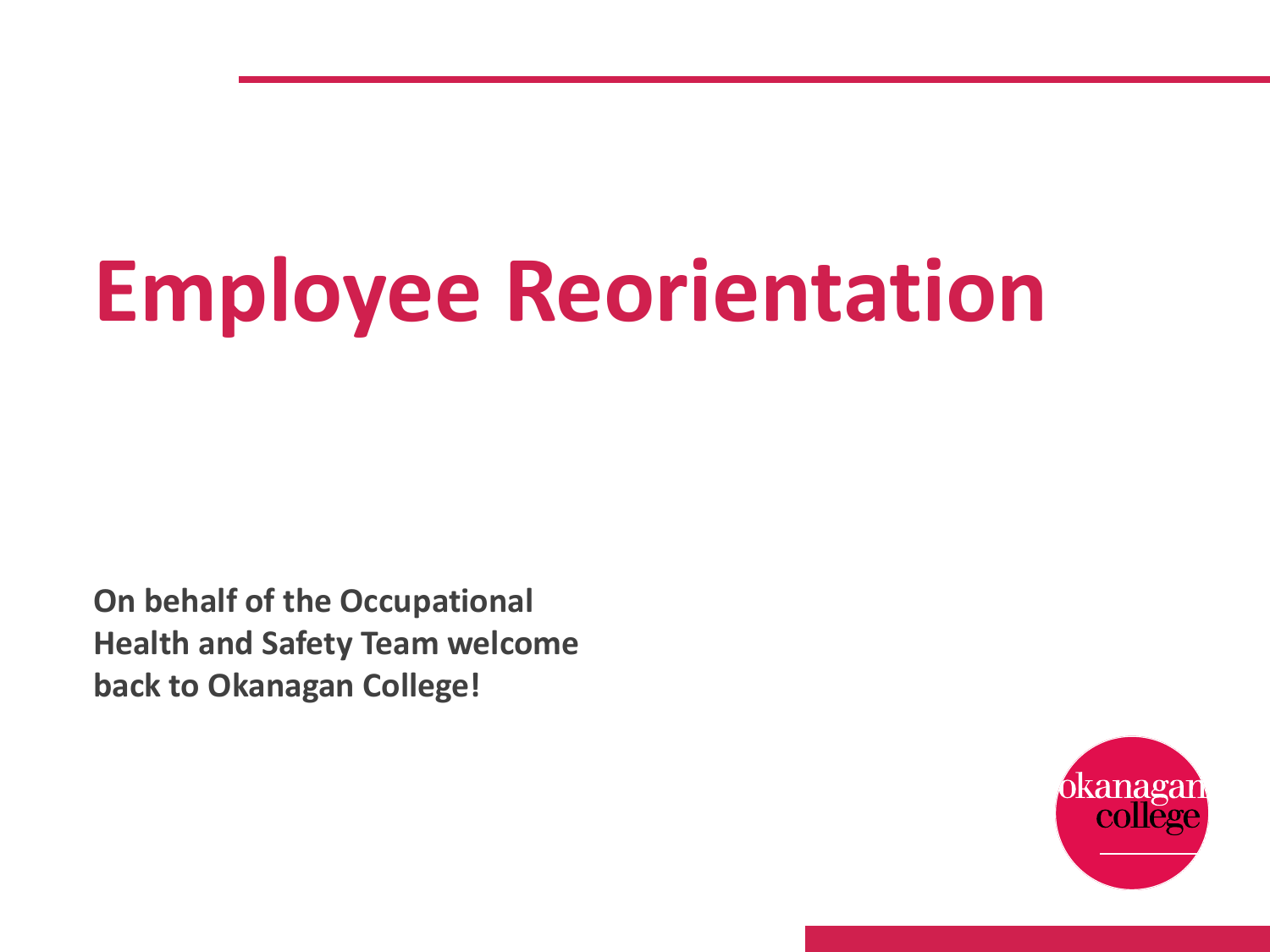# **Health and Safety at Okanagan College: Introduction**

- At Okanagan College we value health and safety and take responsibility for the health and safety of ourselves and others
- Health and Safety is a shared responsibility of all employees
- A safe workplace is achieved through the collaborative efforts of our faculty, support, administration, joint occupational health and safety committees, and leadership groups

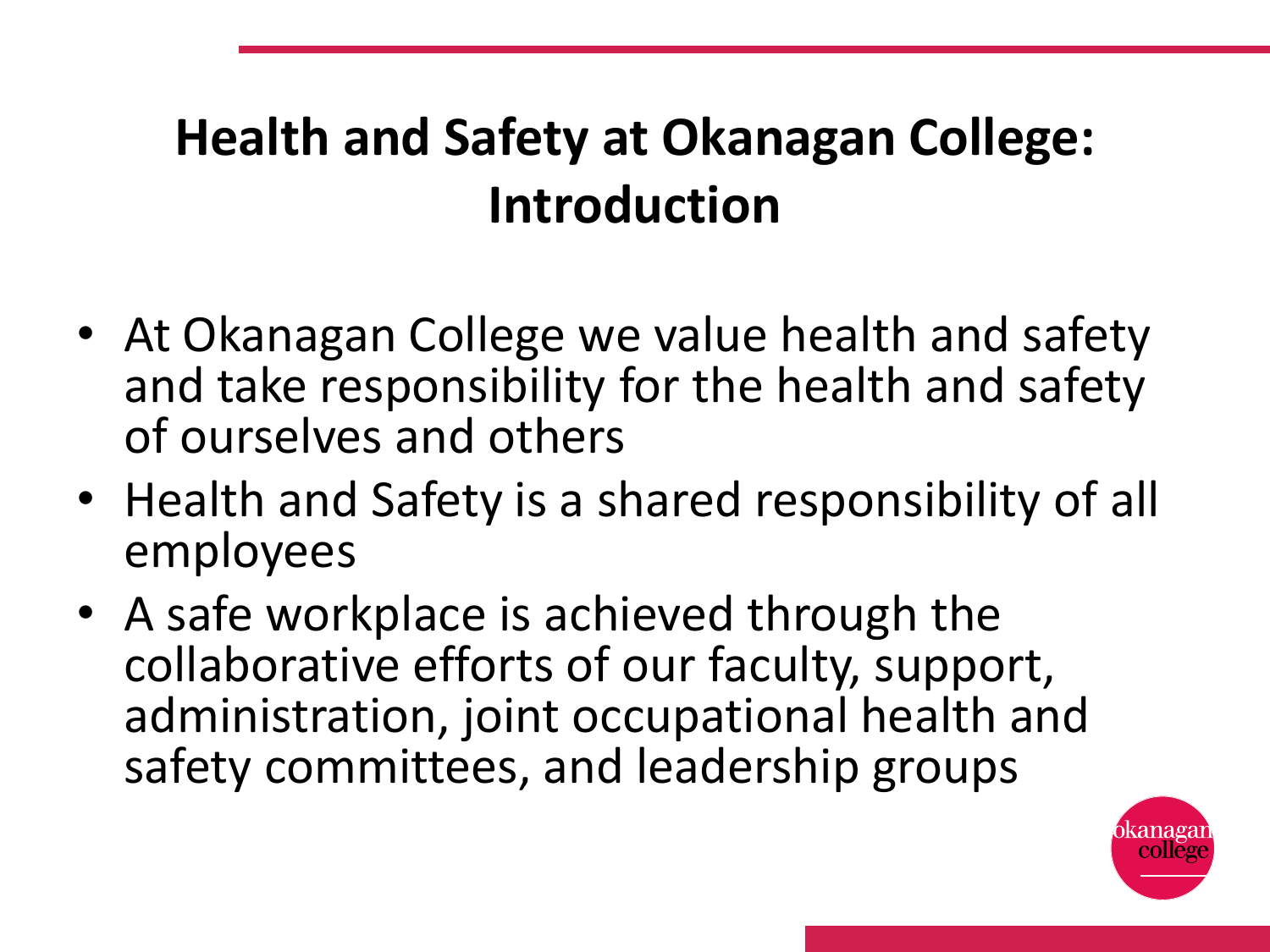#### **Health and Safety at Okanagan College: Policy Framework**

- Okanagan College's Health and Safety Program provides the framework for OHS management system elements including Health and Safety policies; employee qualifications, orientation, and training; hazard identification and control; worksite inspections; incident investigations and corrective actions; and emergency preparedness and response.
- Okanagan College provides the OC Safe App to help deliver many of the critical elements of our Health and Safety Program.
- [Download for iOS Devices](https://apps.apple.com/ca/app/oc-safe/id1358475295)
- [Download for Android Devices](https://play.google.com/store/apps/details?id=com.cutcom.apparmor.okanagan&hl=en)

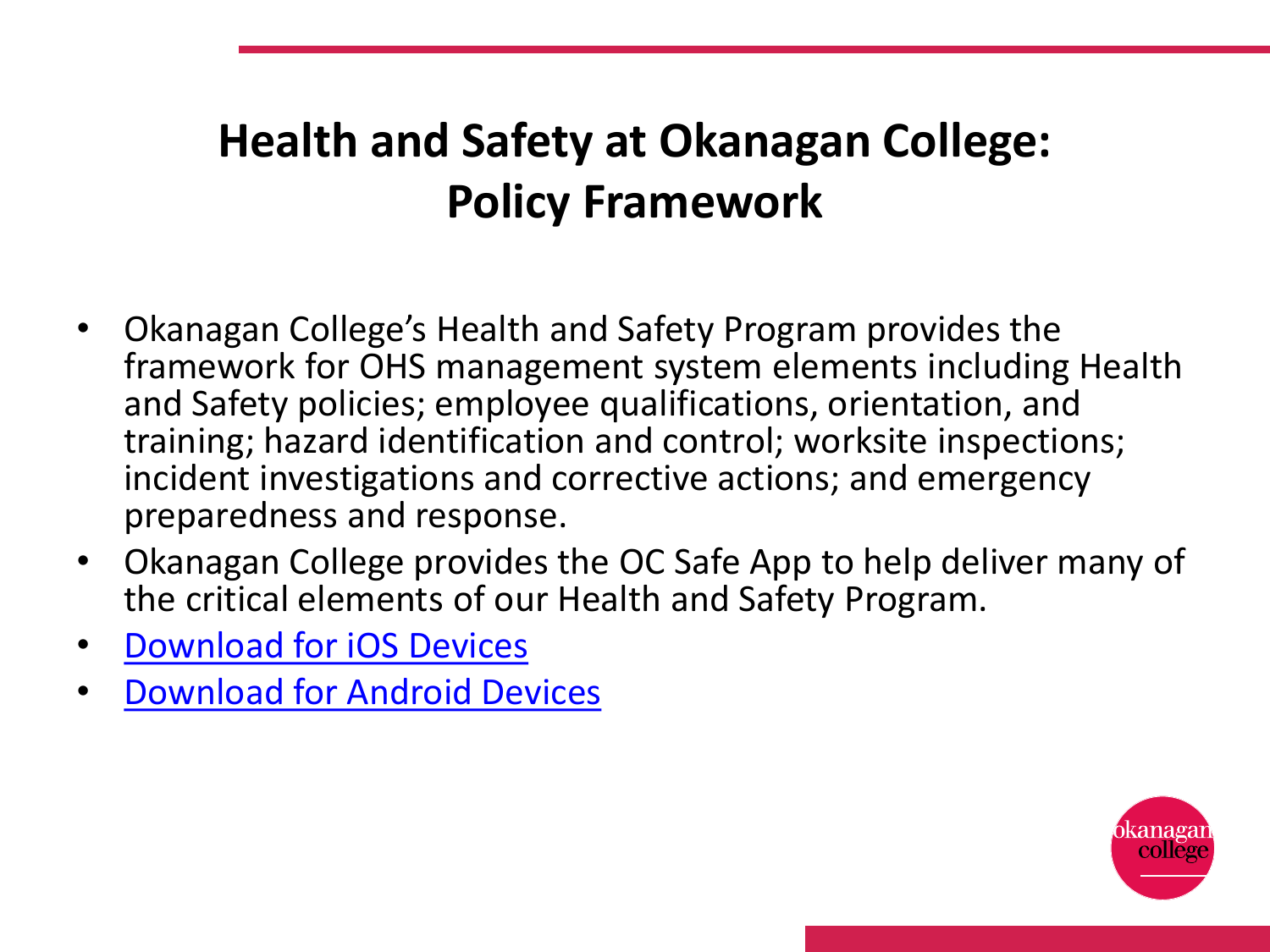#### **Health and Safety at Okanagan College: Rights and Responsibilities**

- At Okanagan College, we all have rights and responsibilities to health and safety in our workplace.
- All employees have the right to know of hazards in our workplace; the right to refuse unsafe work; and the right to participate in health and safety programs, orientations, and training.
- Different roles have different responsibilities

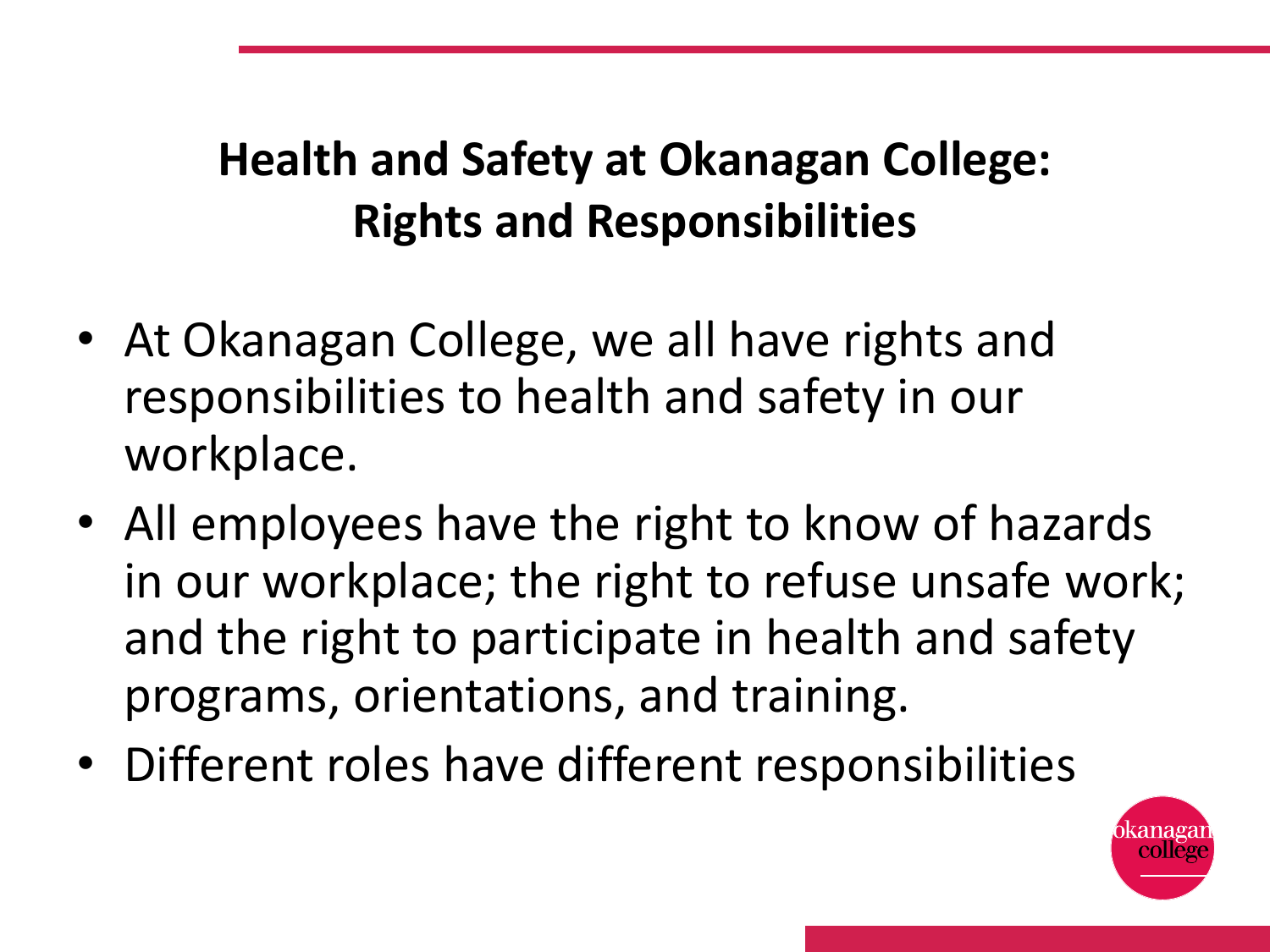## **Employers Responsibilities**

- Establish OH&S policies and programs
- Ensure the health and safety of their workers and others on the worksite
- Ensure workers are made aware of hazards, and of their rights and responsibilities
- Provide and maintain PPE and equipment and ensure they are used when required
- Remedy unsafe acts and conditions

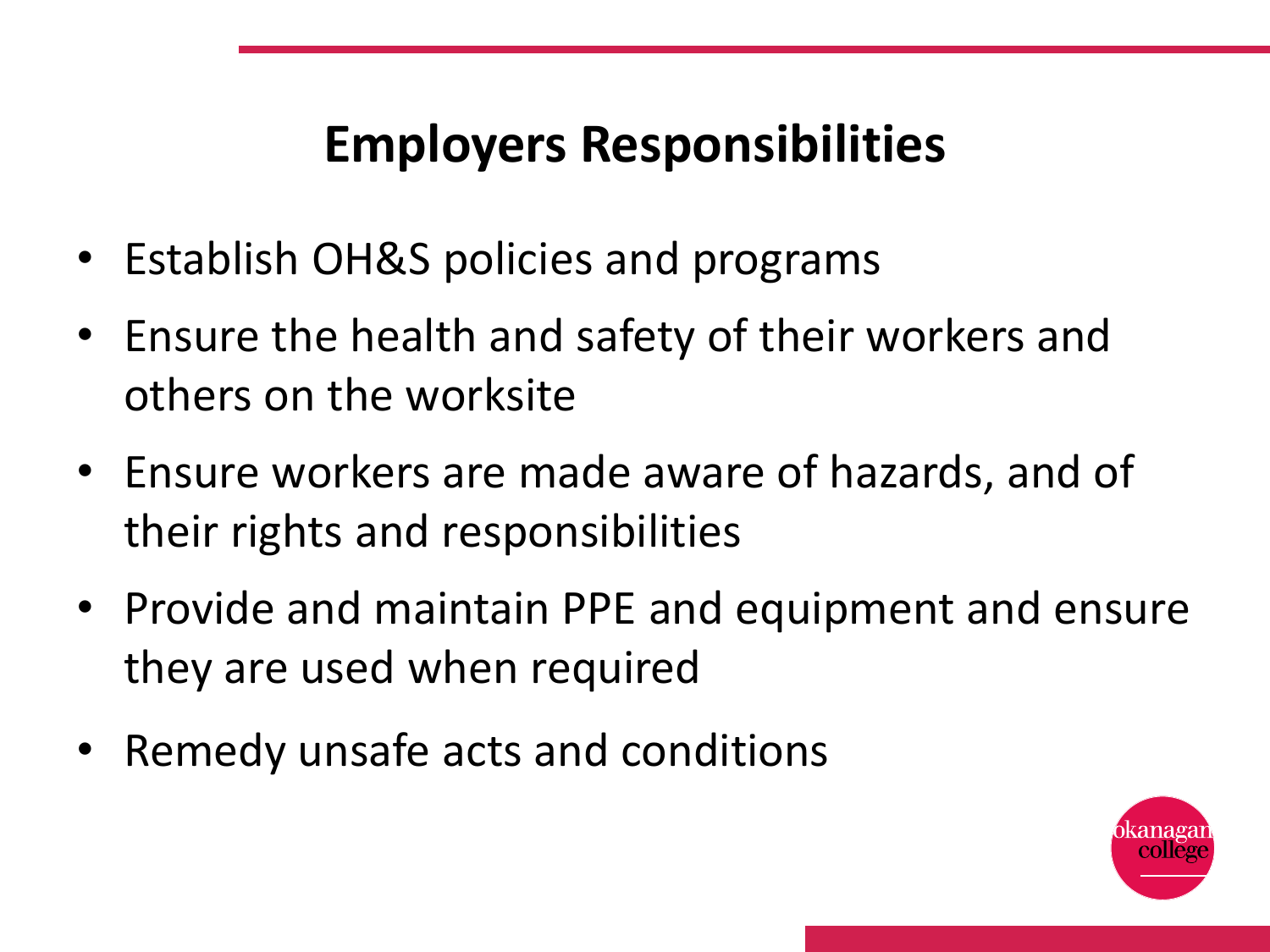## **Supervisors Responsibilities**

- Ensure the health & safety of their workers
- Be knowledgeable about and comply with the Workers Compensation Act and OHS Regulations
- Know the hazards in their area
- Ensure their workers are made aware of all known or reasonably foreseeable hazards
- Ensure workers comply with Workers Compensation Act, OHS Regulations, and orders

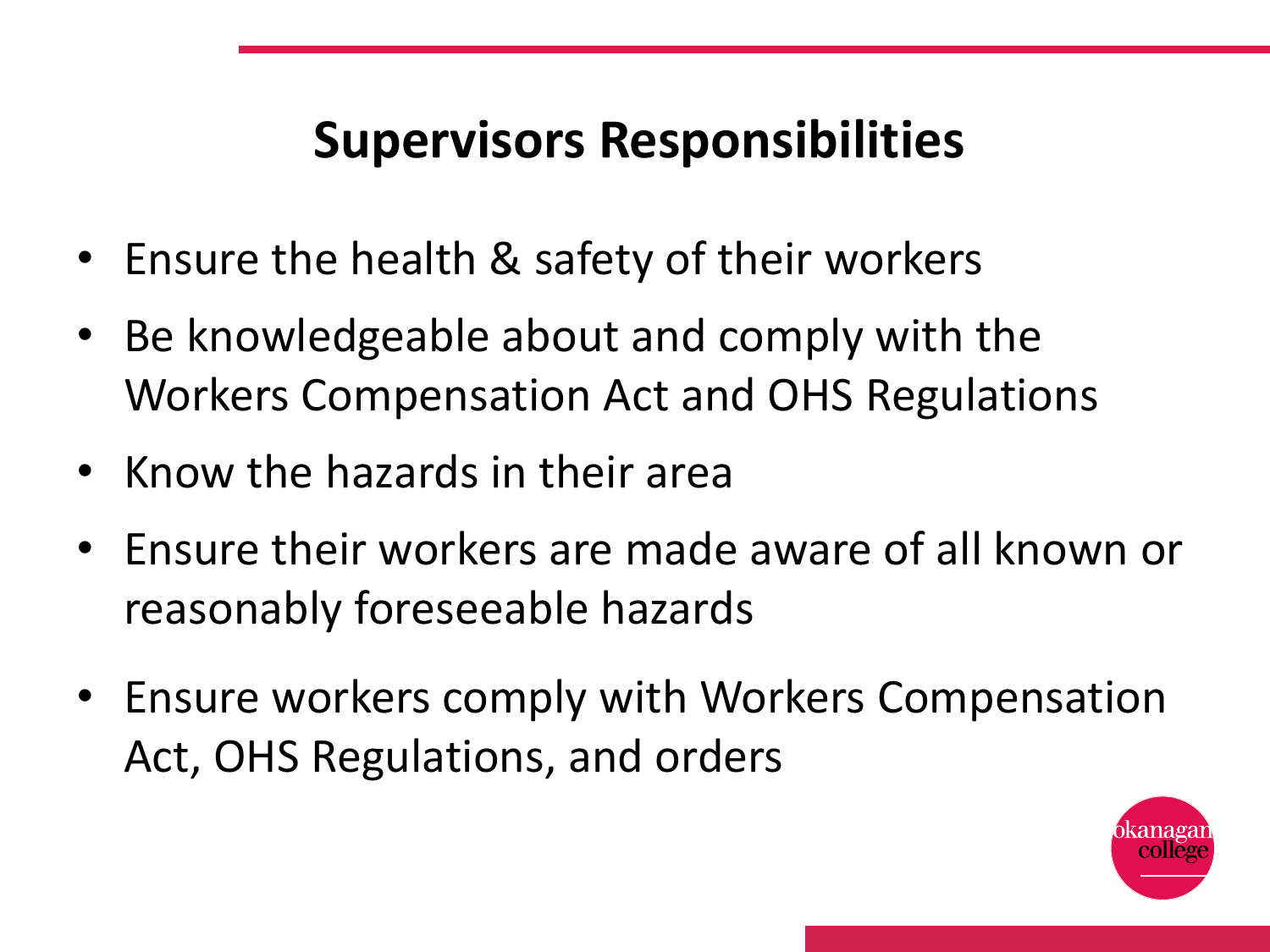### **Workers Responsibilities**

- Take care to protect their own health and safety and that of others
- Comply with Workers Compensation Act, OHS Regulations, and orders
- Follow established safe work procedures
- Ensure their ability to work safely is not impaired by drugs, alcohol, or other causes
- Report any unsafe acts or conditions

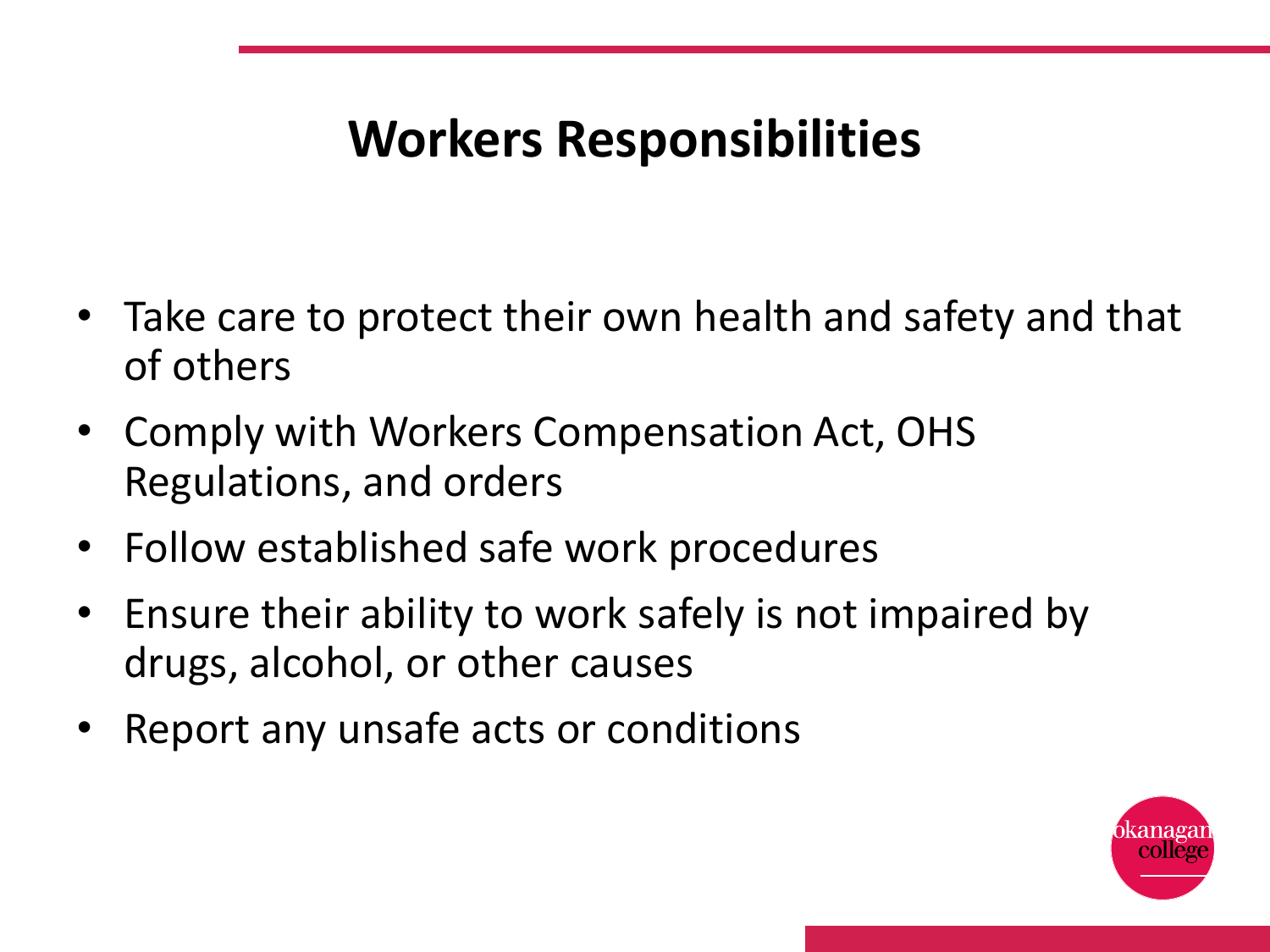# **Joint Occupational Health & Safety (JOHS) Committee**

- There is a JOHS Committee on each of the four main campuses
- The Committees meet monthly
- The website address for JOHS Committees is: [www.okanagan.bc.ca/ohscommittees](http://www.okanagan.bc.ca/ohscommittees)
- For committee minutes or inspections contact your local JOHS committee member.
- Please feel free to contact any Committee member if you have any safety concerns

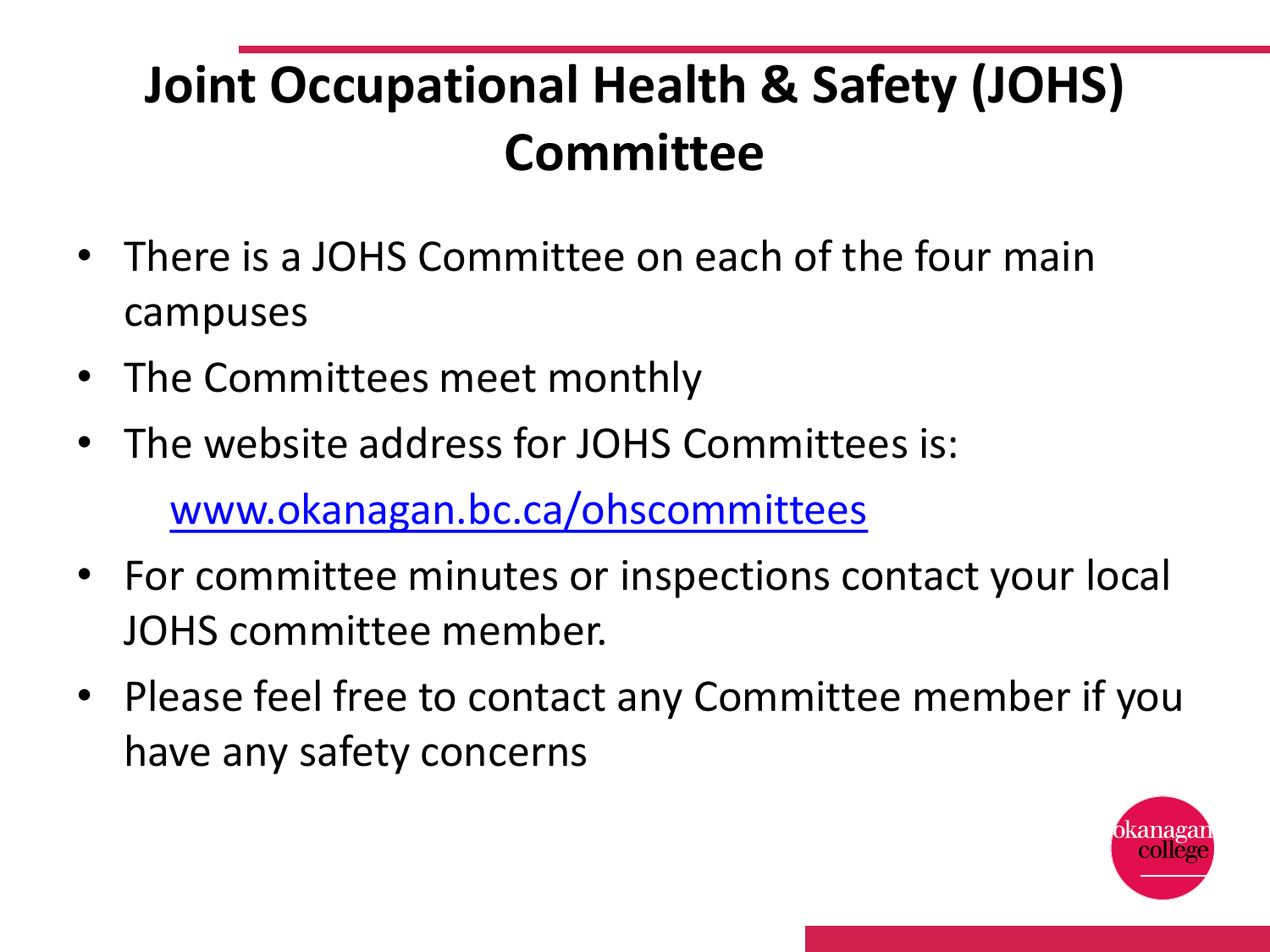#### **Job Specific Hazards and Safe Work Procedures**

- Returning employees will be provided a New Employee Orientation Checklist to complete with their supervisor
- This is important to ensure returning employees are orientated to hazards, safe work procedures, and emergency procedures that are specific to their tasks and location on campus

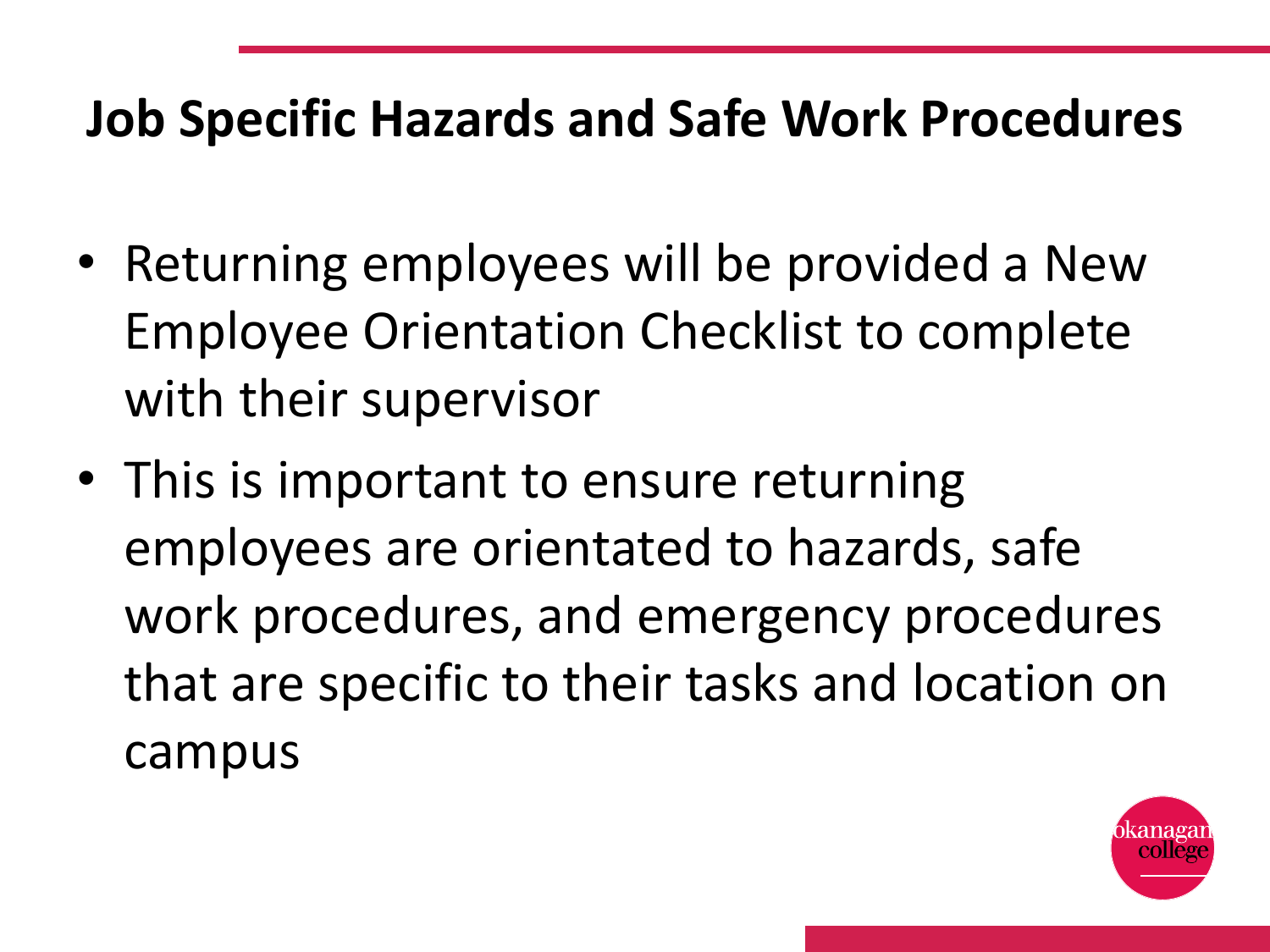#### **What To Do In An Emergency**

- 911 for external emergency response
- Dial (250) 862-5401 from your cell phone, or
- Call 6699 from any campus phone
- Use the OC Safe App
	- There you have immediate access to Security, First Aid and 911 emergency services
- Look for Safety Wardens and follow their direction

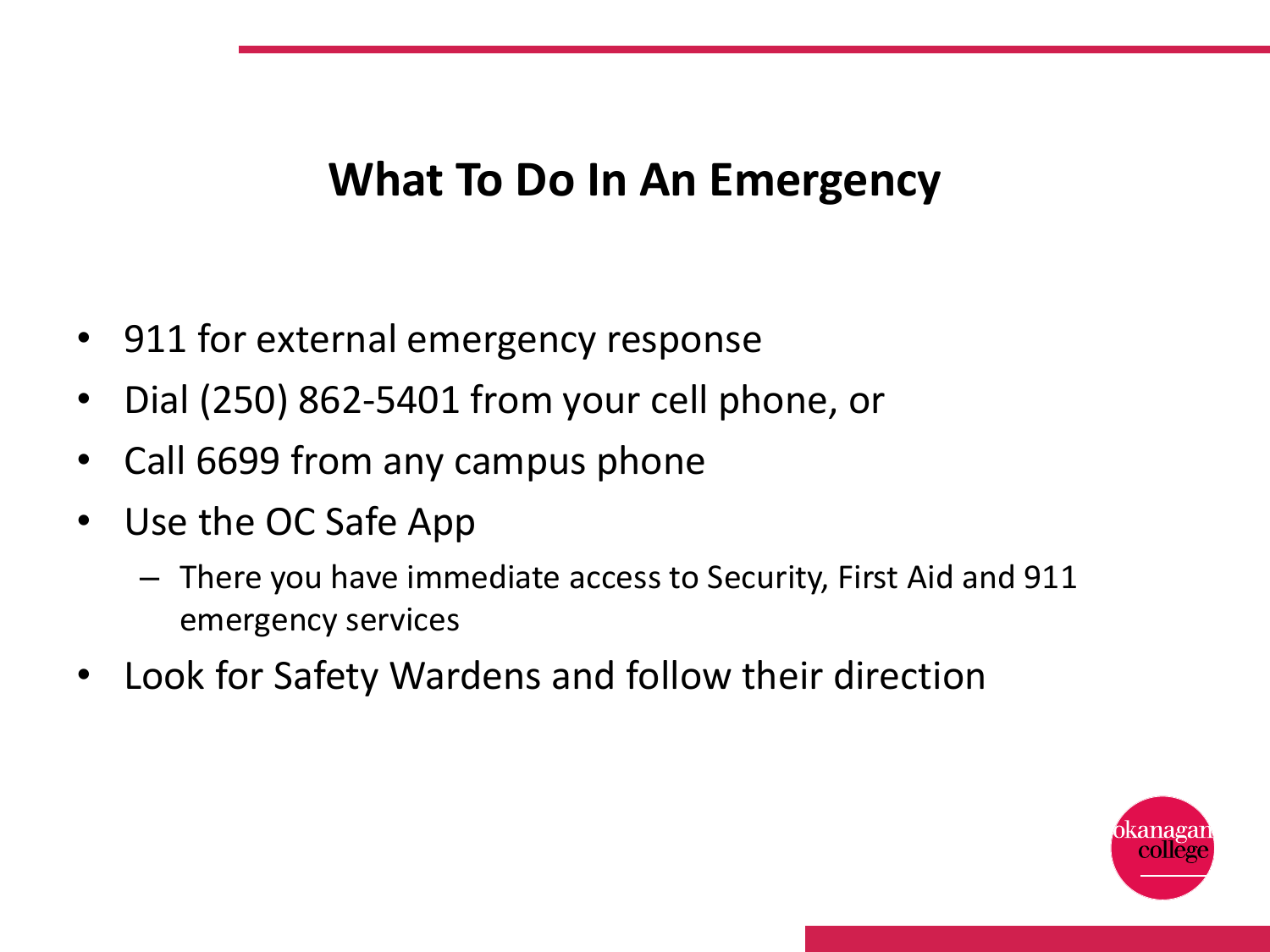## **OC Safe App**:

#### All staff are encouraged to download the app and familiarize themselves with its features

#### [Download for iOS Devices](https://apps.apple.com/ca/app/oc-safe/id1358475295)

#### [Download for Android Devices](https://play.google.com/store/apps/details?id=com.cutcom.apparmor.okanagan&hl=en)

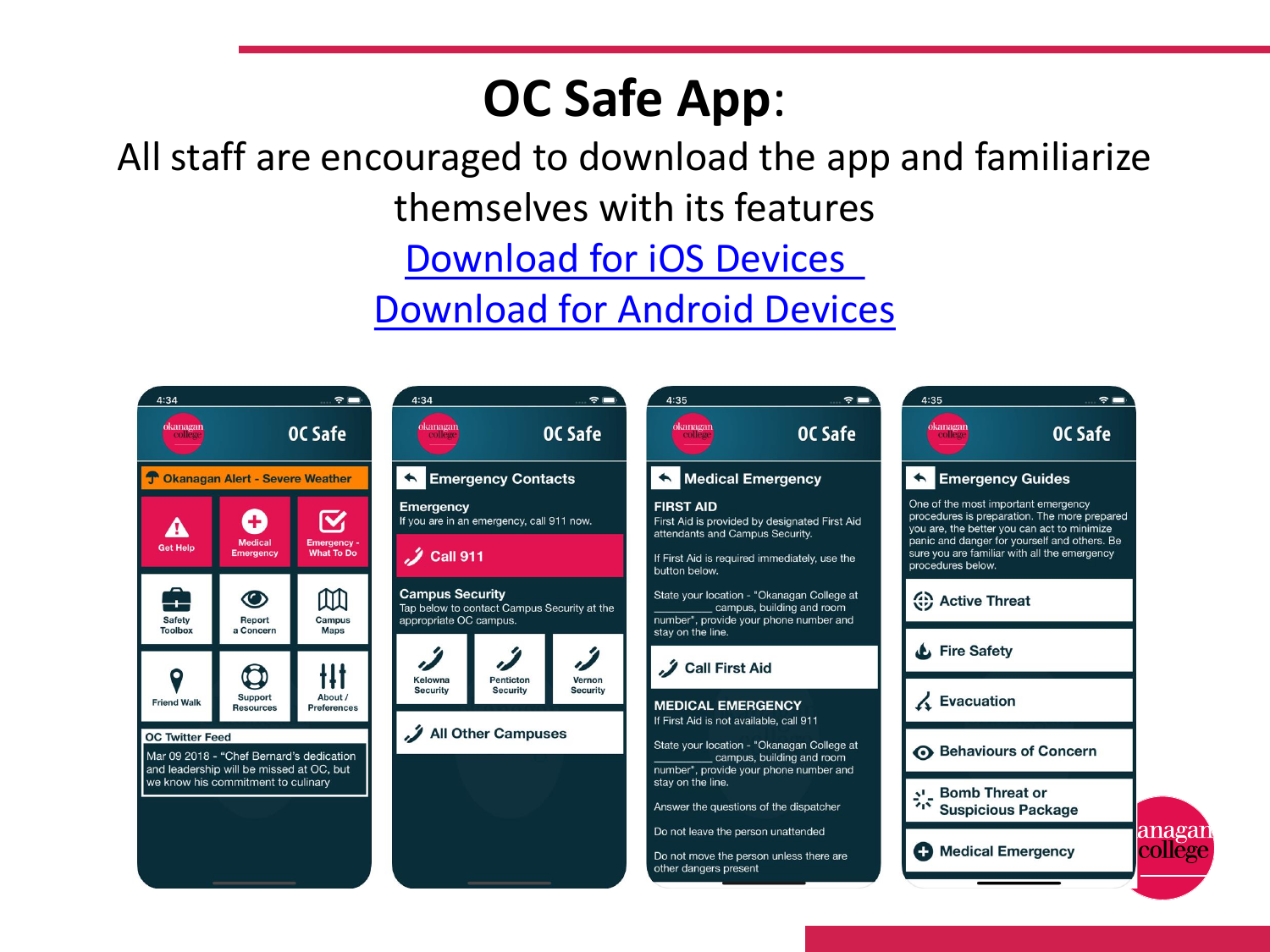#### **Emergency Procedures**



¢.

۰

- Emergency Procedure posters are located in every classroom throughout the institution
- It is every employee's responsibility to familiarize yourself with these procedures



 $\oplus$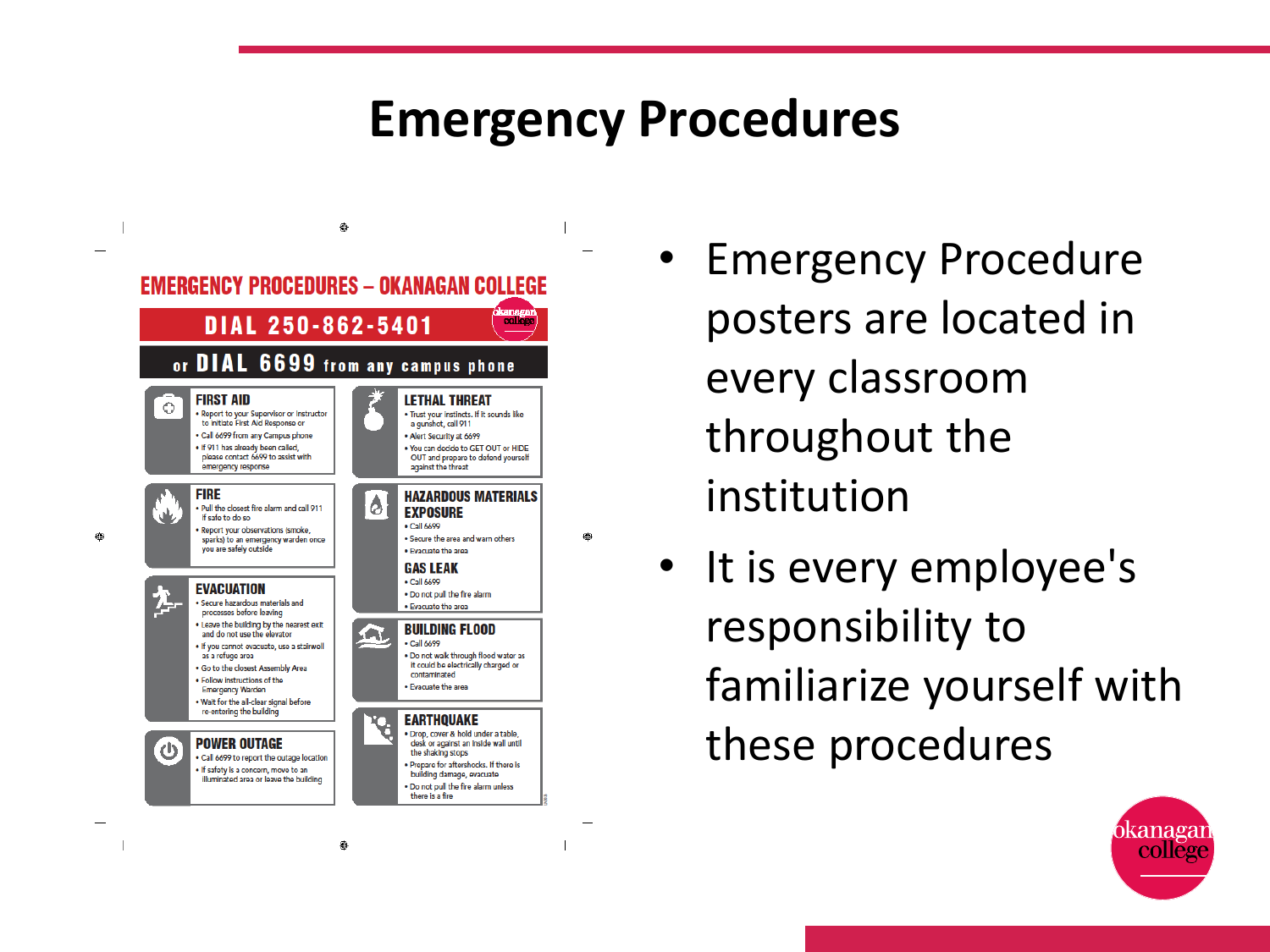## **Incident Reporting**

- If you are involved in an incident, are injured, or experience a "near miss", you are required to complete a Health and Safety Incident Report
- The Health and Safety Incident Report is located on the *Employee* Tab in myOkanagan in the forms section under Health and Safety
- **[Health and Safety Incident Report](https://okanagan.mycusthelp.ca/WEBAPP/_rs/(S(i12m3osnejsegwqmfunnov1l))/RequestOpen.aspx?sSessionID=19231180130QYGJTYMGYLOHKIPZCKRLZXJKKPPUB&rqst=55)**

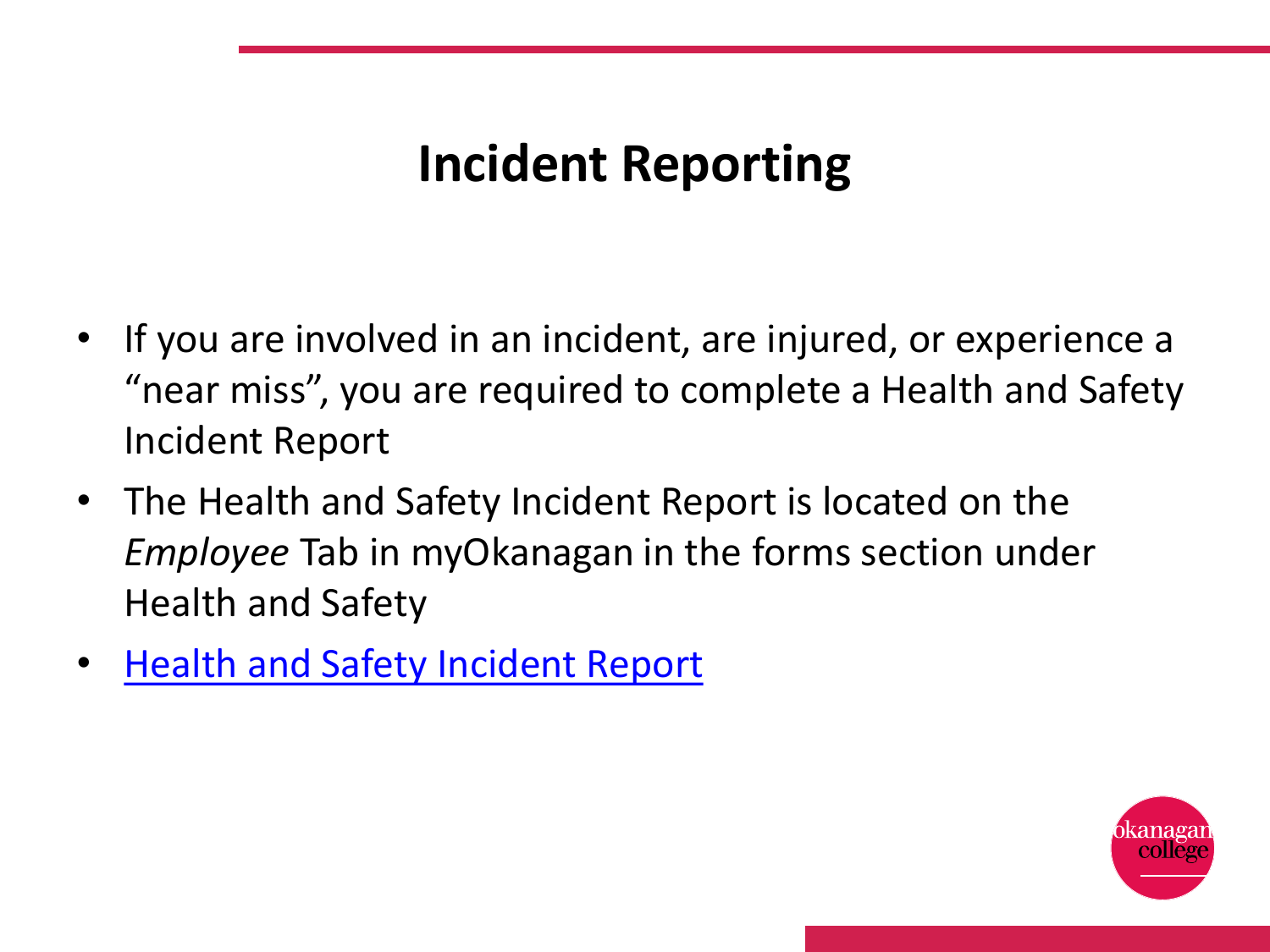#### **If You Are Injured At Work:**

- If you are injured at work, it is your responsibility to report the incident and injury. **Tell your supervisor immediately when you've been injured!**
- The WSBC claims process requires Incendent Reports to be submitted within 48 hours of the incident

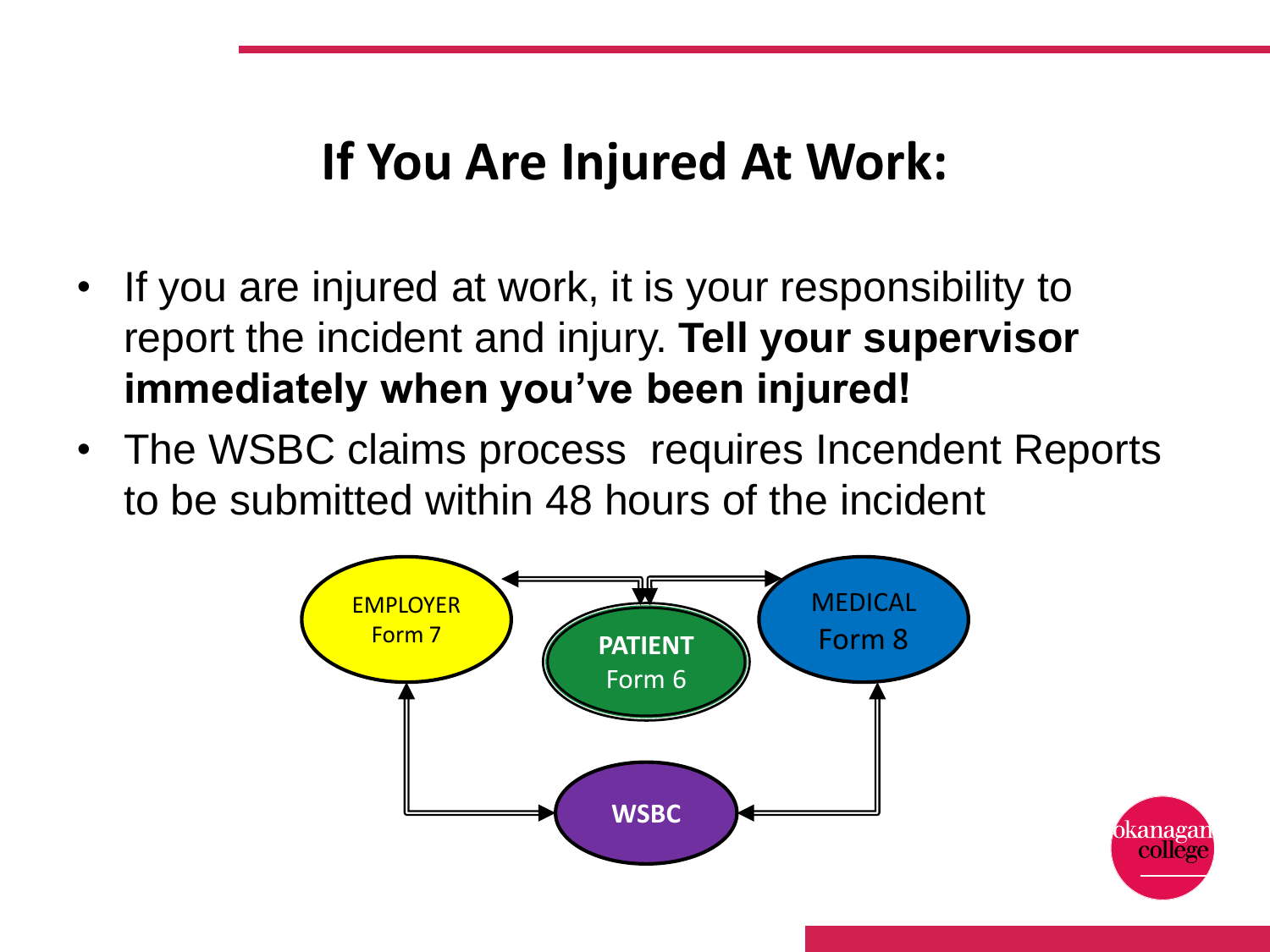#### **Workplace Hazardous Materials Information System (WHMIS) and Hazardous Materials**

- Okanagan College operates in compliance with WHMIS 2015 standards
- The New Employee Orientation Checklist ensures employees are informed of hazardous materials in the workplace and know where to access Safety Data Sheets
- The New Employee Orientation Checklist also ensures employees are made aware of the Asbestos Exposure Control Plan where it relates to their work

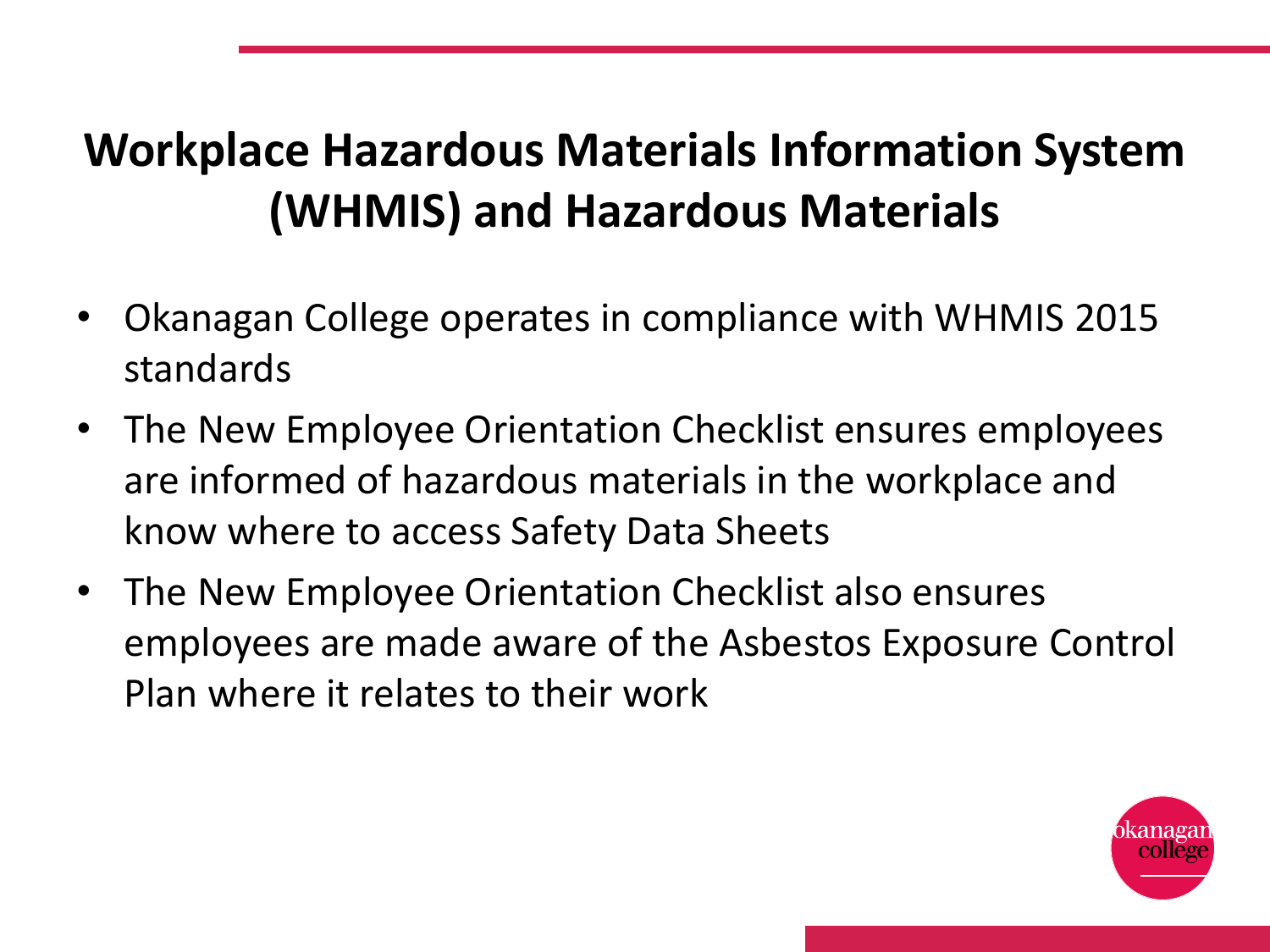#### **Personal Protective Equipment (PPE)**

- Please be aware there are various settings throughout our campuses that have mandatory Personal Protective Equipment (PPE) requirements
- Different settings have different PPE requirements indicated by signage as you enter an area
- Always follow the posted PPE signage

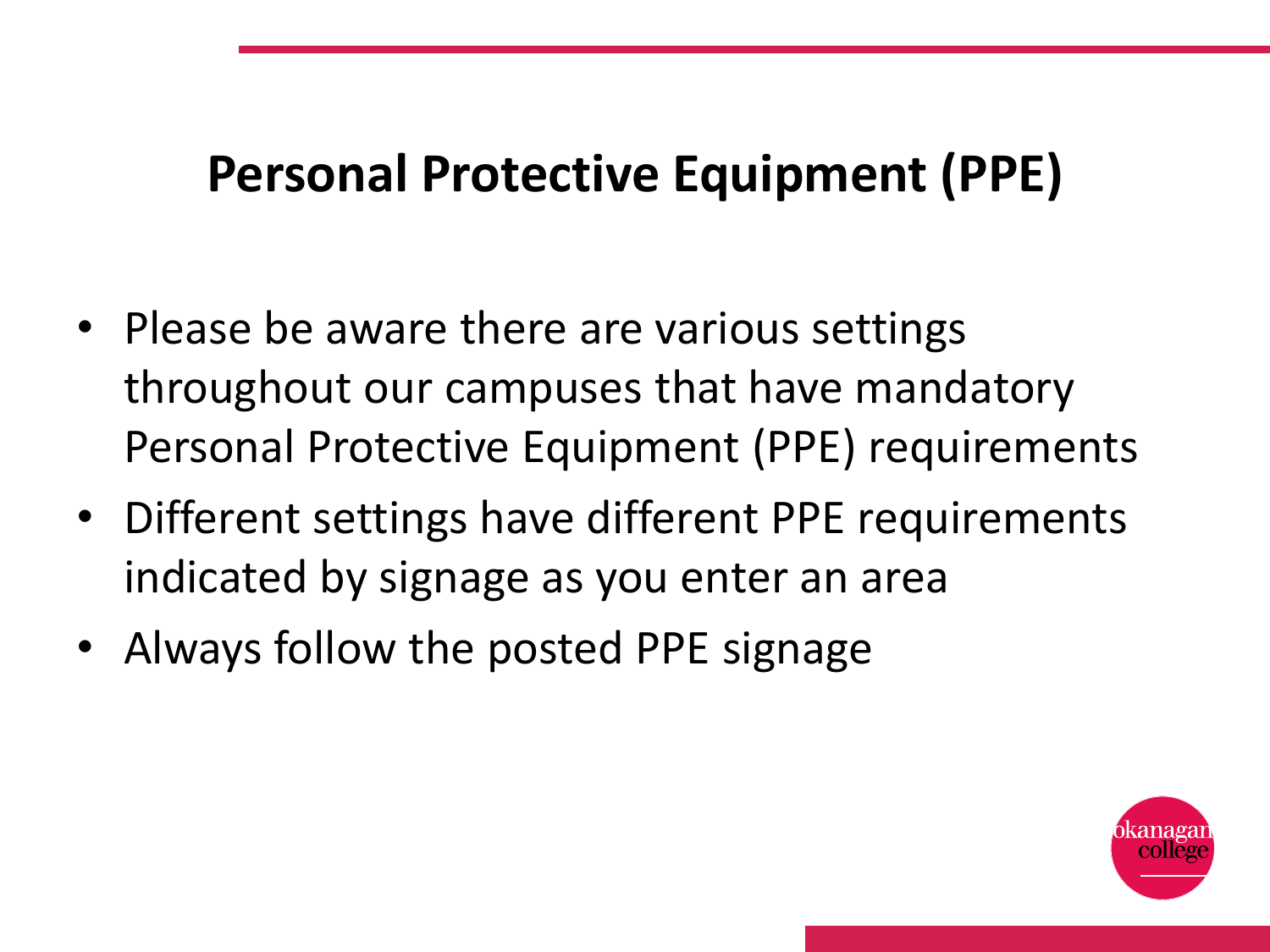#### **Scent Safety**

- Many people have allergies or sensitives to perfumes and other scented products
- Please refrain from wearing these types of products



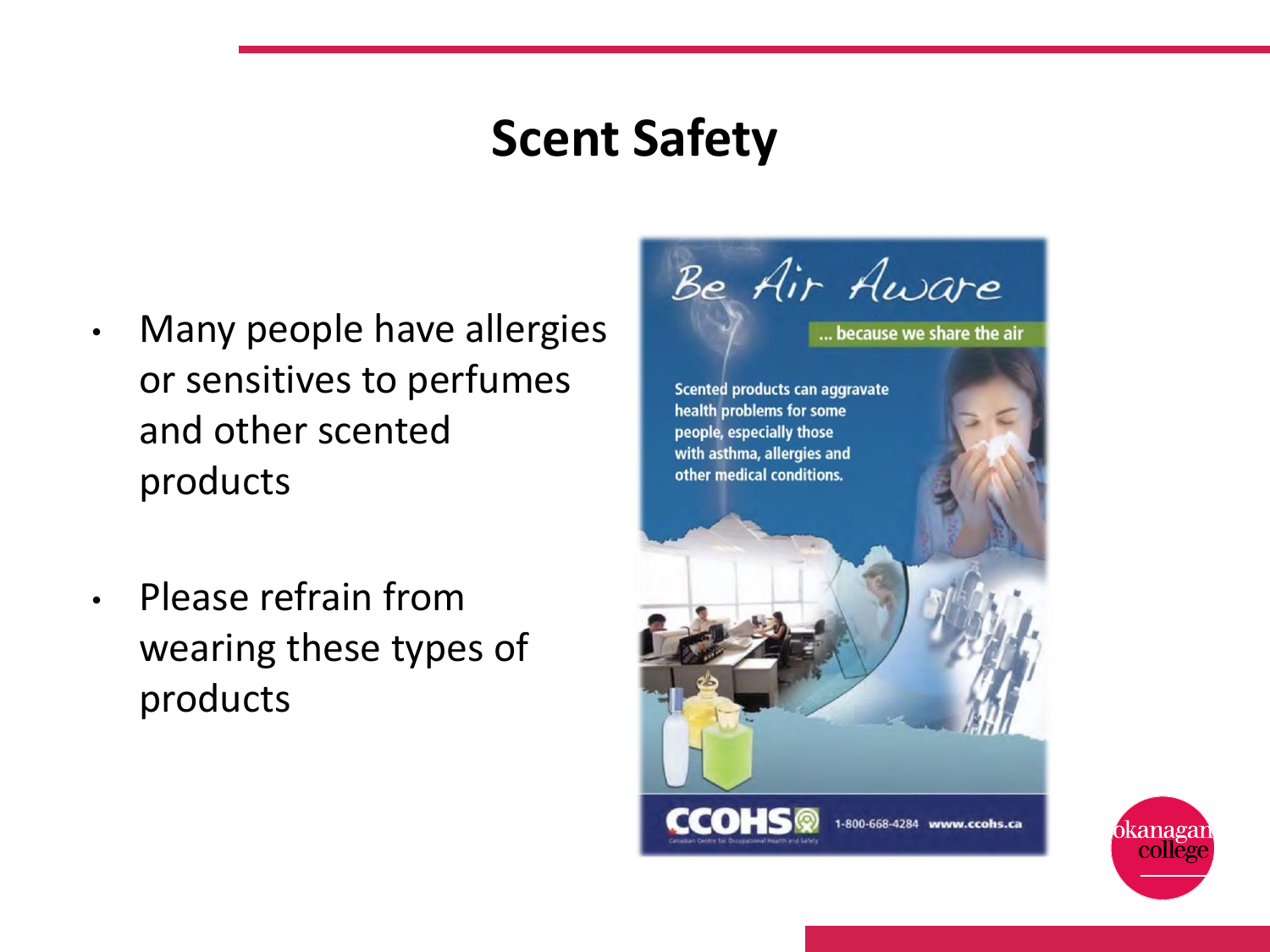## **Refusal of Unsafe Work**

- Workers don't just have the right the refuse unsafe work, they have the responsibility to not perform unsafe work
- Any unsafe work conditions should be immediately reported to a supervisor

#### **Refusal of Unsafe Work**

OH&S Regulation Section 3.12

- Report unsafe condition to supervisor  $1.$
- Supervisor investigates 2.
- If not resolved, supervisor investigates with 3. worker and worker representative
- 4. Still not resolved, employer and worker call WorkSafe BC
- 5. Prevention Officer investigates, makes decision



for Kisari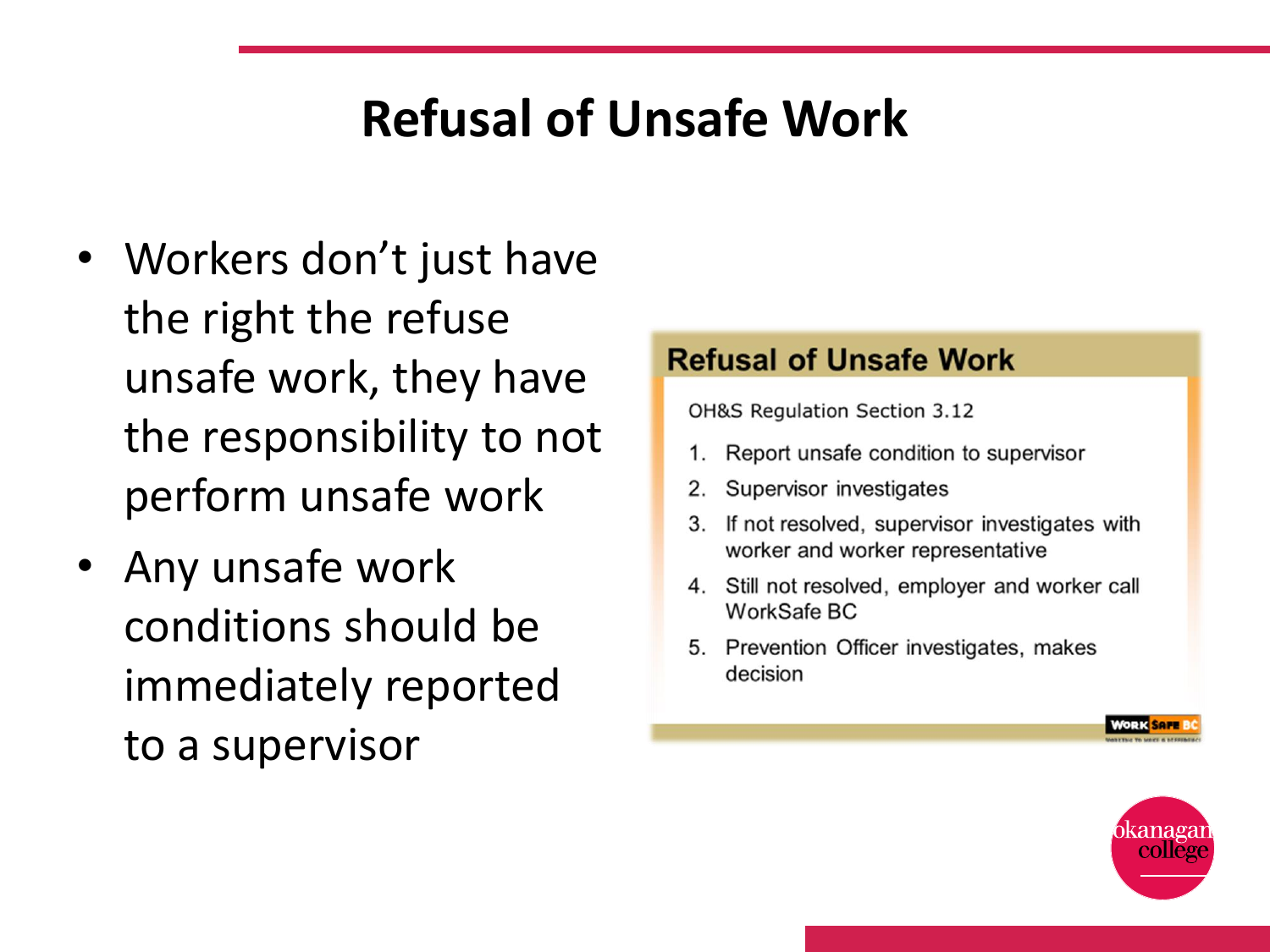#### **Ergonomics**

- Ensure your workstation is properly adjusted
- Training and resources are available from the Health and Safety Department
- Health and Safety offers virtual and in-person assessments



These are the recommended angles and positions of joints for sitting at a computer workstation. A posture that changes within a comfortable range is an optimal posture.



#### **Suggested workstation dimensions** and adjustment ranges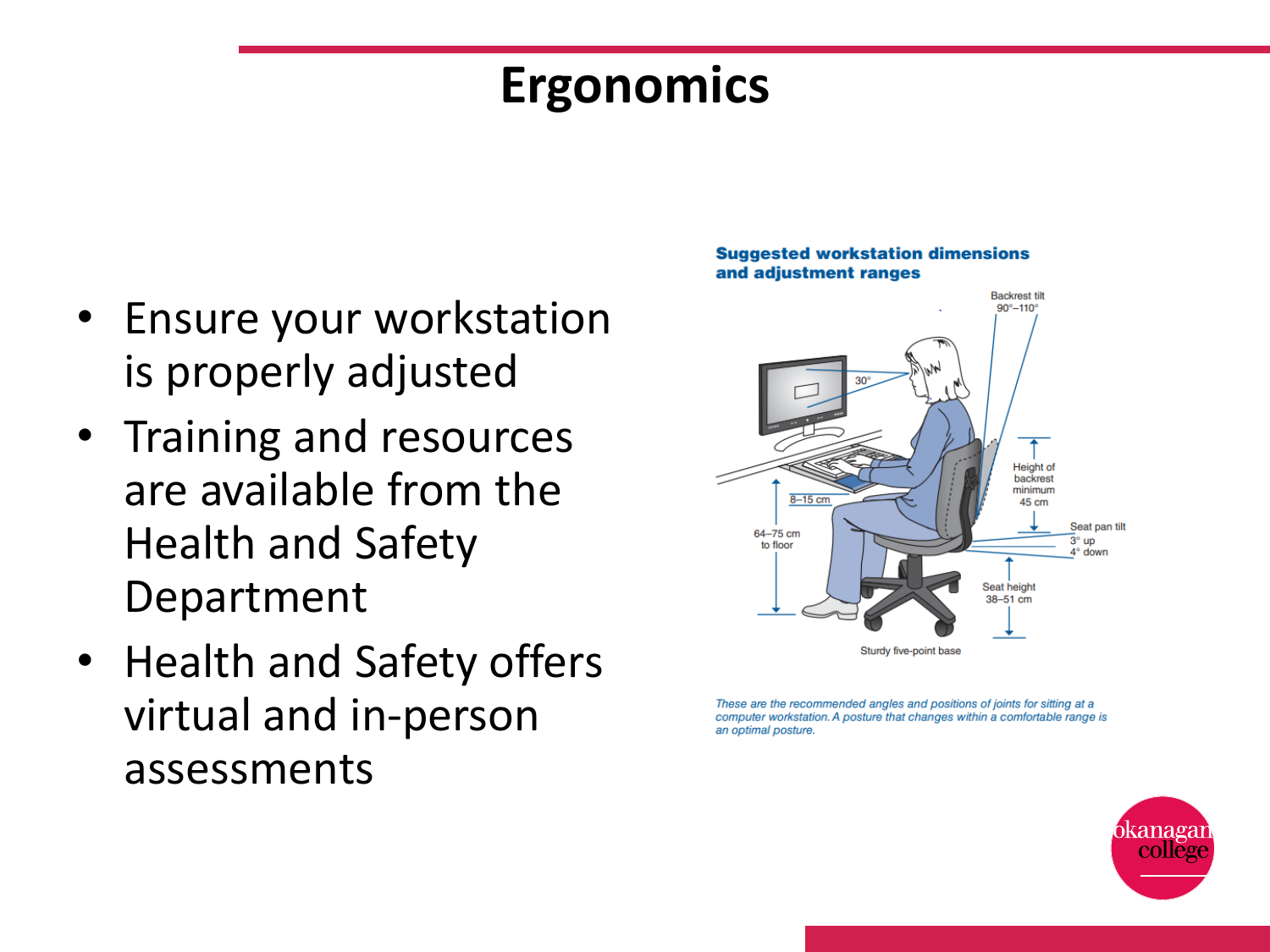# **Discrimination, Bullying, and Harassment**

- Okanagan College is committed to ensuring a working and learning environment that is free of discrimination, bullying, and harassment
- Employees are required to report any discrimination, bullying, or harassment observed in the workplace
- Concerns can be reported to supervisors, human resource advisors, deans, or directors
- [For more information see: E.2.1 Discrimination,](https://www.okanagan.bc.ca/sites/default/files/2020-03/discrimination_bullying_and_harassment.pdf) Bullying, and Harassment Policy

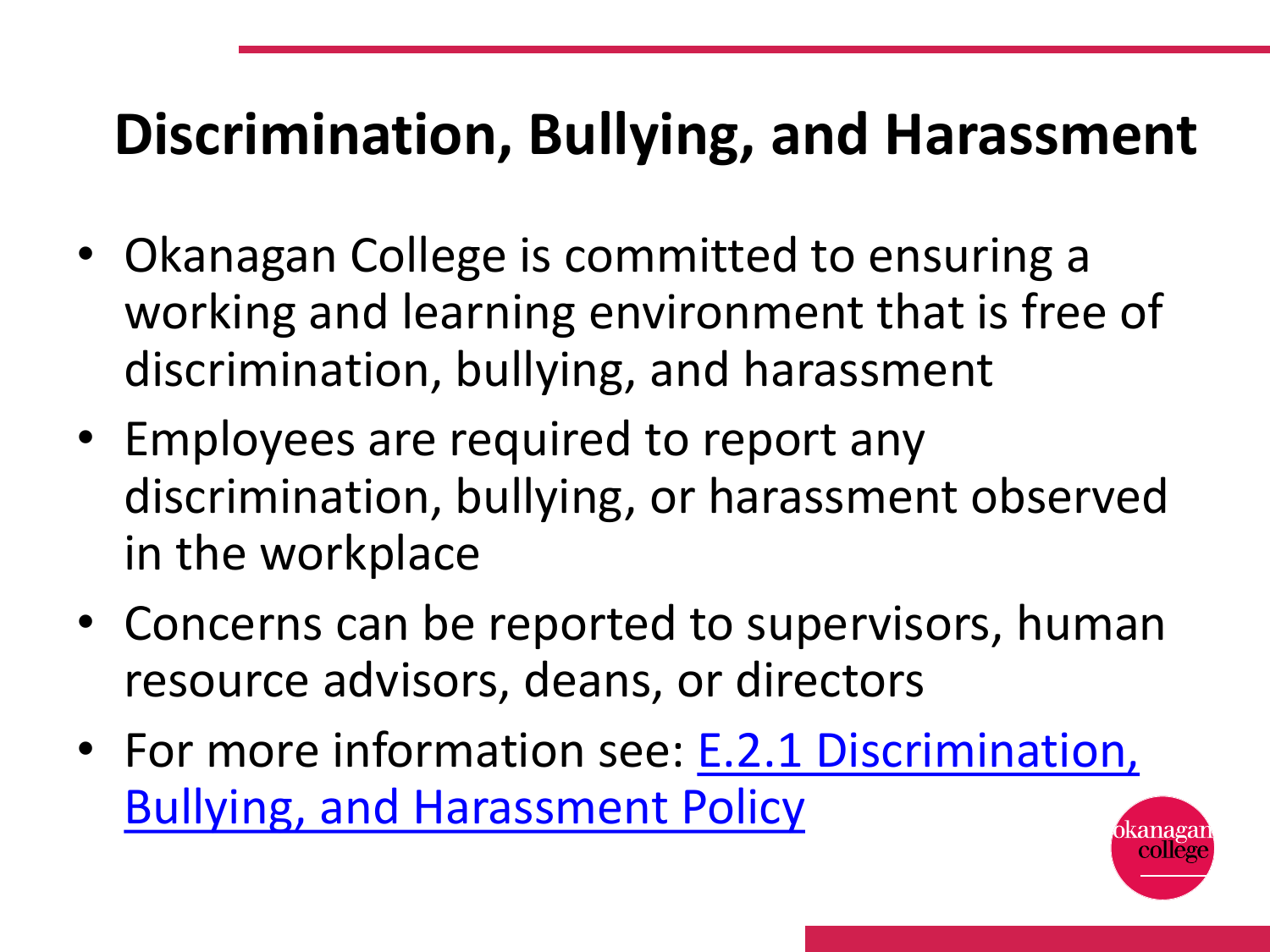# **Pandemic Response: Provincial and Regional Health Orders**

- Provincial Mandatory Mask Order in effect
- Regional Restrictions for gatherings and events, restaurants, and gyms
- Proof of vaccination requirement coming in September
- Monitor the Return to Campus/COVID-19 webpage for updates
- <https://www.okanagan.bc.ca/covid>